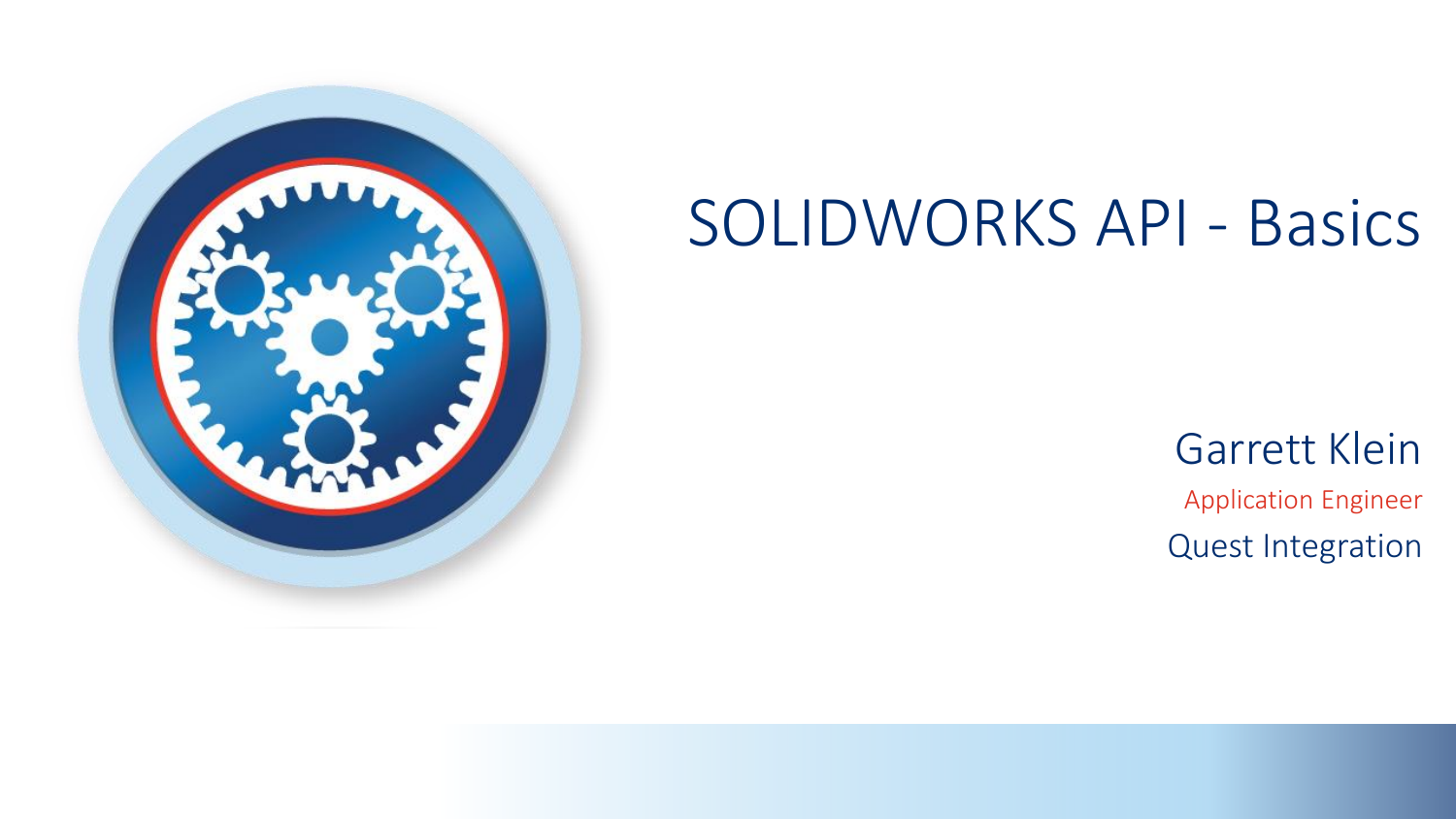## Todays Topics

- Navigating the SOLIDWORKS API
- Advantages/Disadvantages
- Customizing UI
- Custom Property manipulation
- System settings
- Document settings
- Simple Macro
- Simple Add-in
- Creating Templates



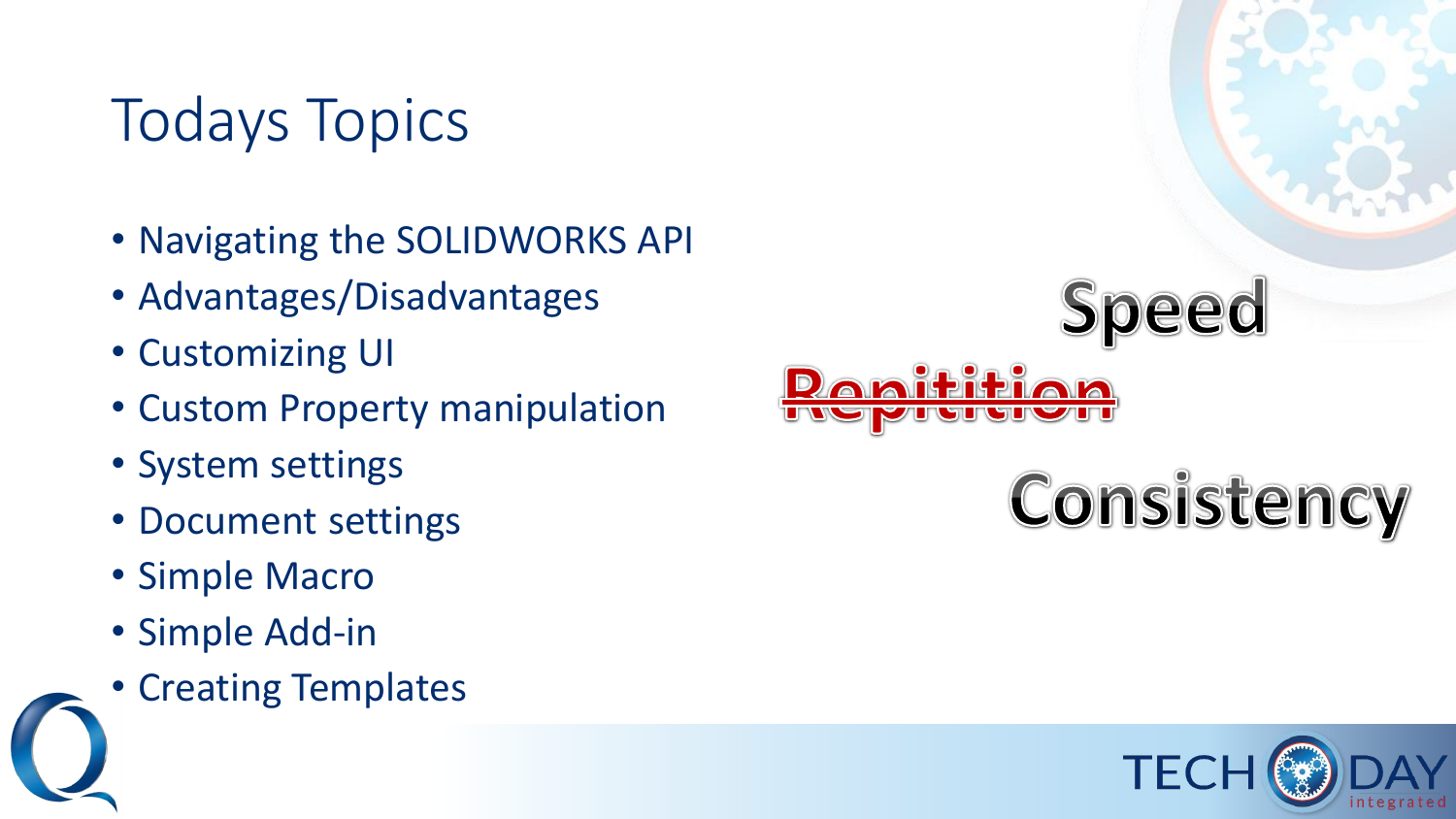## Navigating the SW API

- Tutorials
- Where is the help?







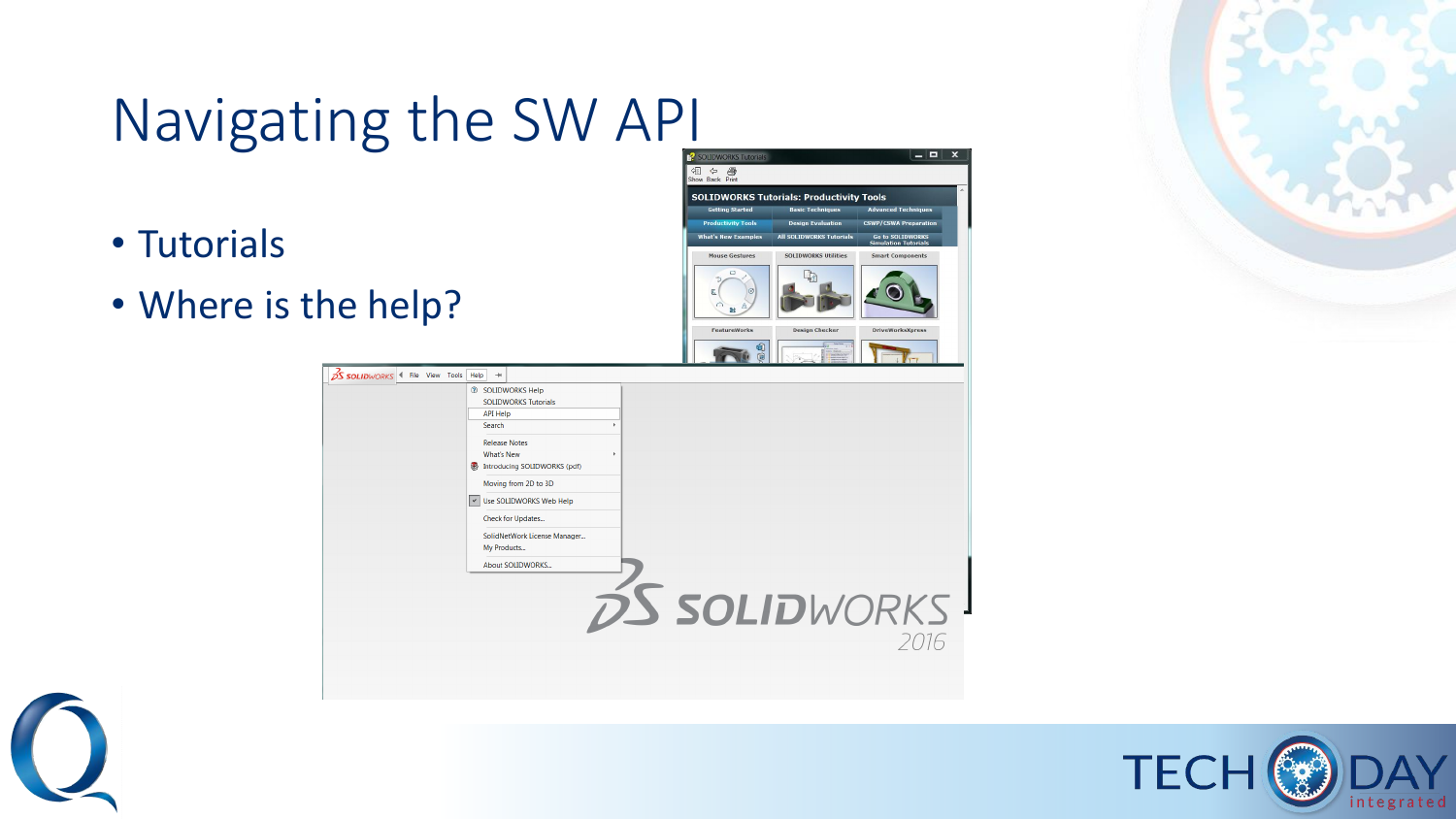• Navigating SOLIDWORKS using the SOLIDWORKS Object model is one of the hardest parts of learning to use the SOLIDWORKS API.





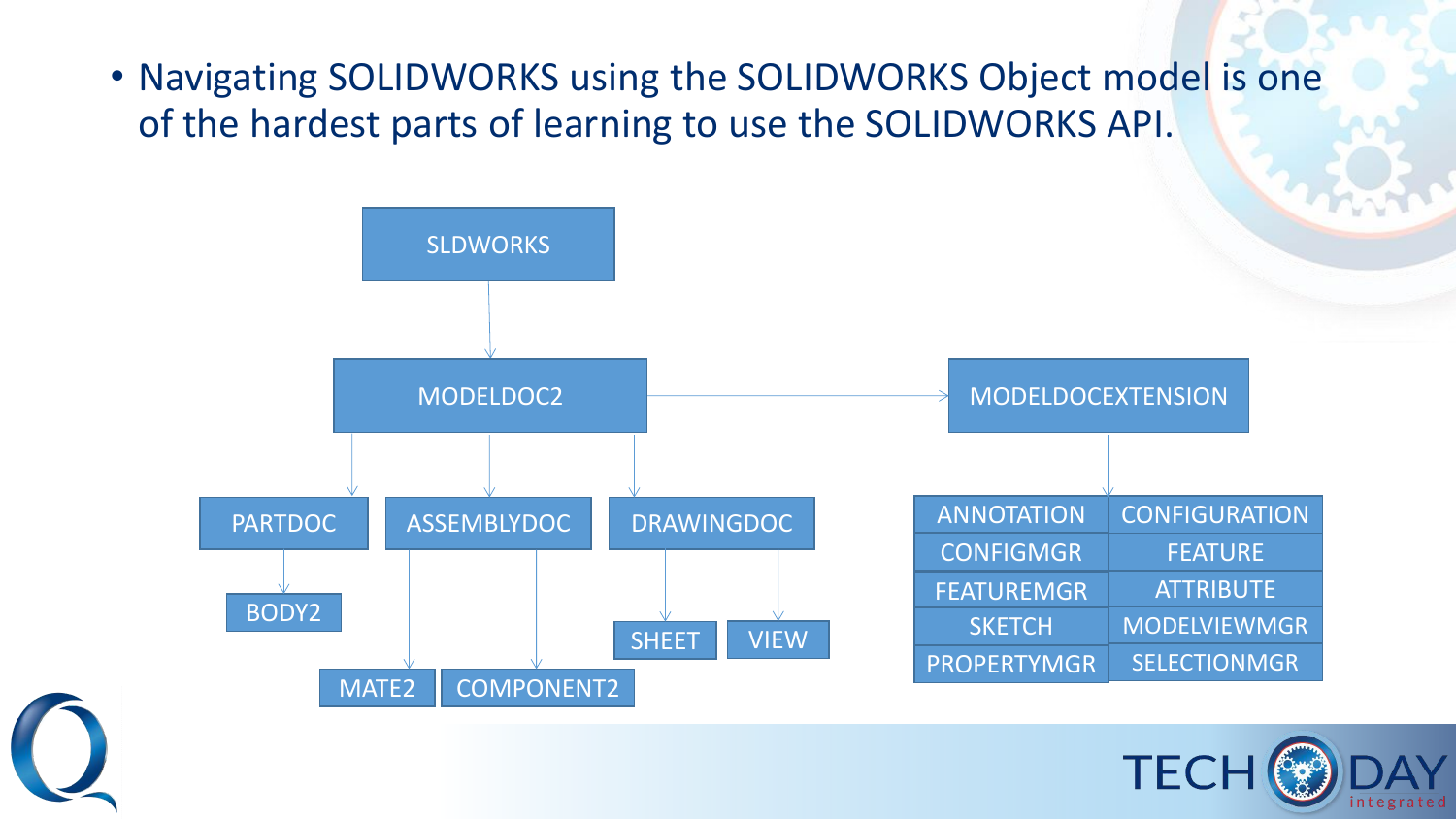

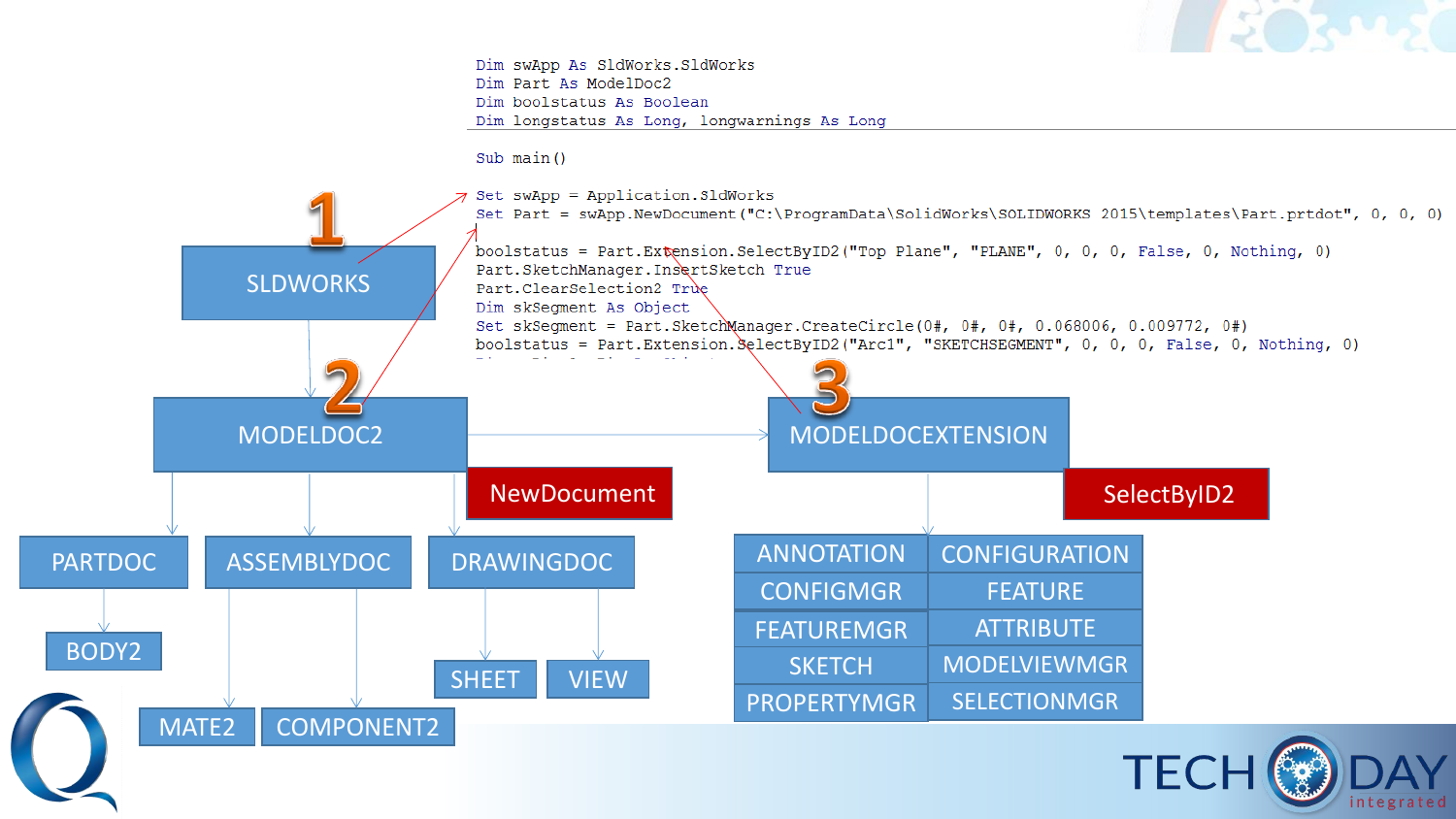## Picking a good language to get started

- Options are VBA, VB.NET, C# and C++
- All tutorials in SOLIDWORKS are VBA
- All SOLIDWORKS Certified training is in VBA
- Choosing Language will depend on what you are trying to do(Macro vs Add-in).

Microsoft Visual Basic for Applications

**Visual Studio** 



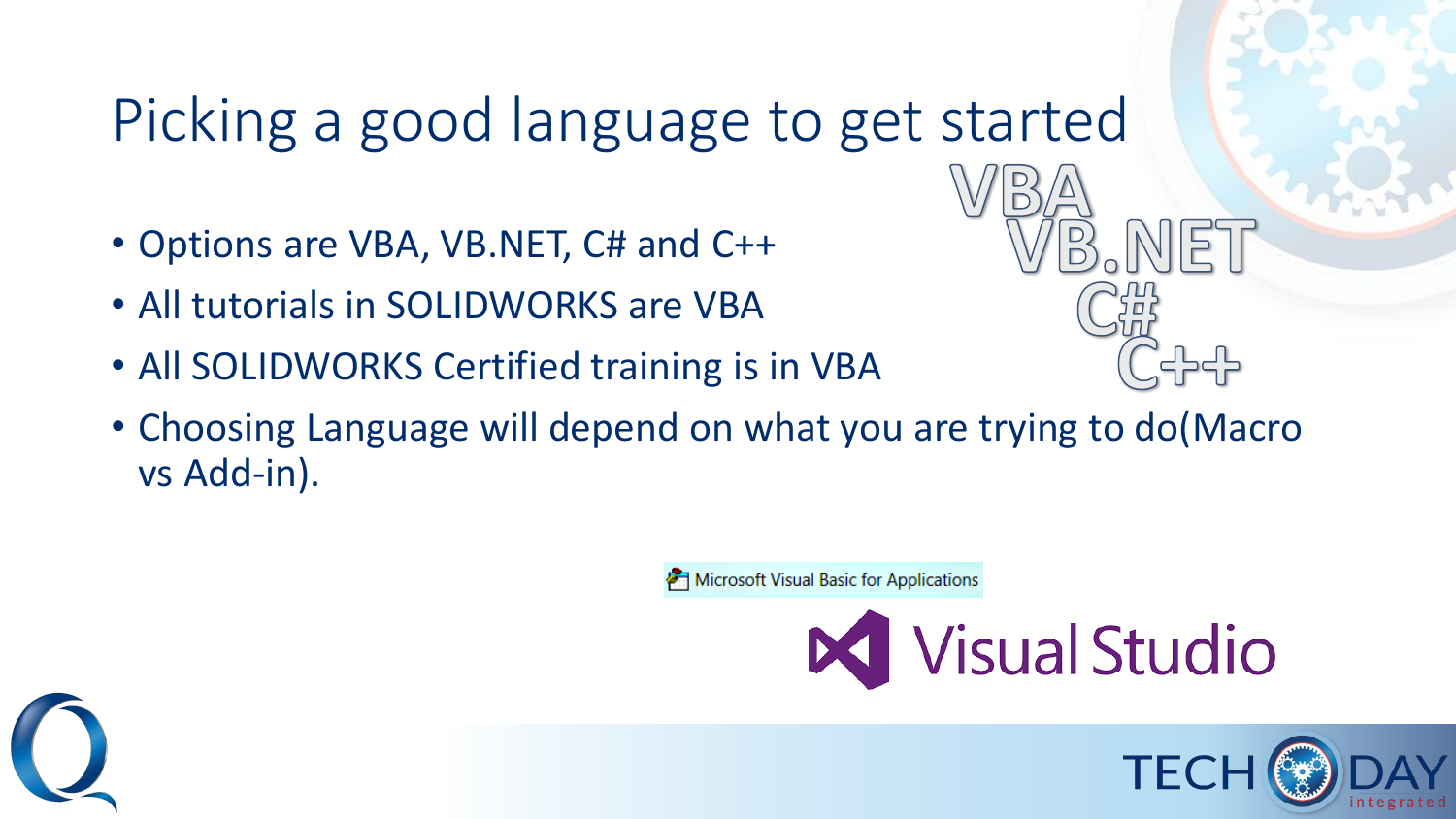## Advantages/Disadvantages

- Disadvantage: Writing/Learning can cost a lot of time.
- Advantage: Automation can save time more time!
- Consider automating in staged process.
- Starting with Macros is a great way to learn.
- Check to see if your automation already exists or can be quickly transformed into what you want.
- Work with SOLIDWORKS whenever possible





**Mastercam**.

**Drive** 

Works<sup>®</sup>

**Works**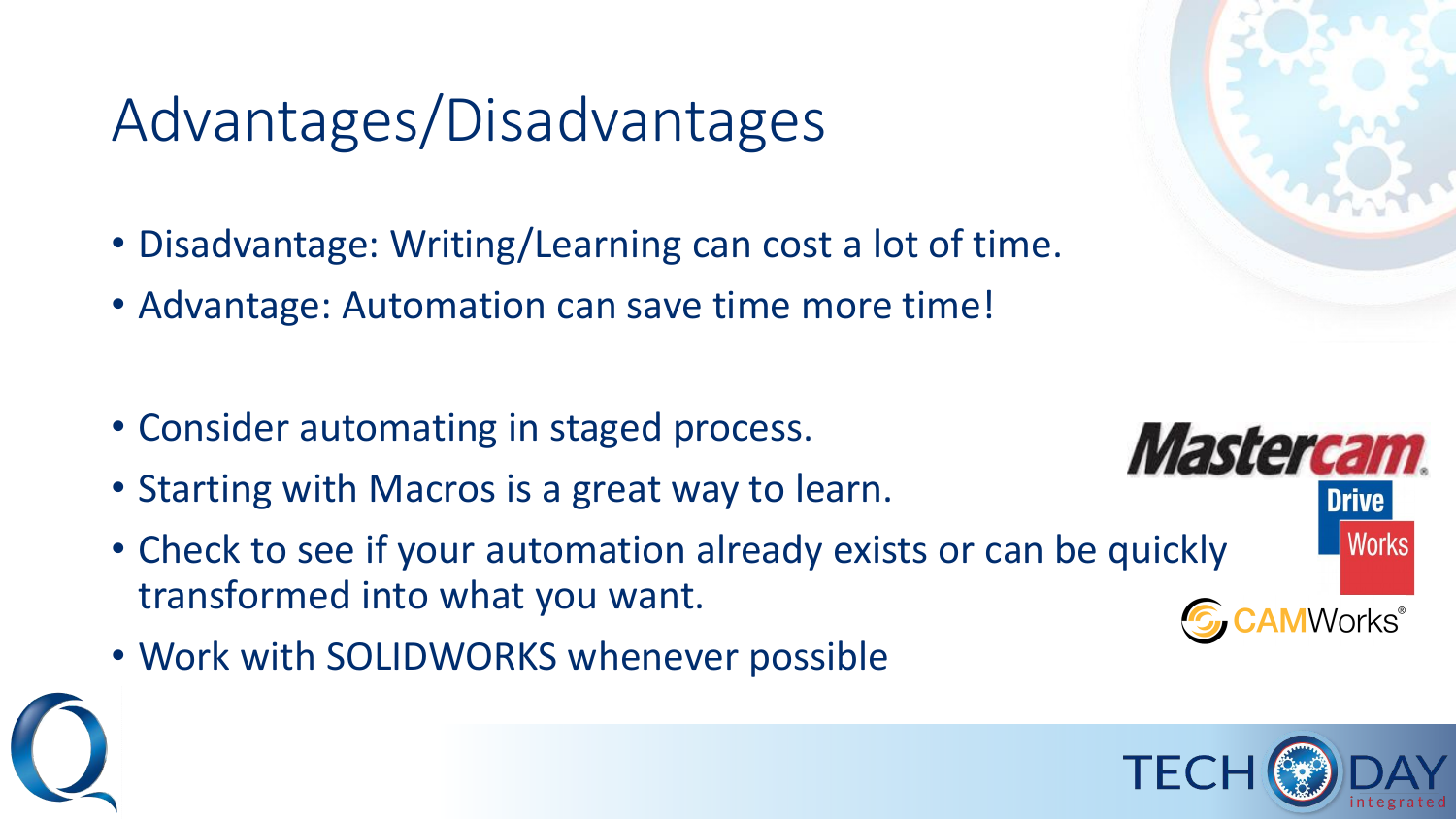### Customizing the SOLIDWORKS User Interface

- Create PropertyManagerPage (Example 1)
- Create ModelViewPage(Example 2)
- Create Task Pane tab

TIP: Icons BMP 16X18



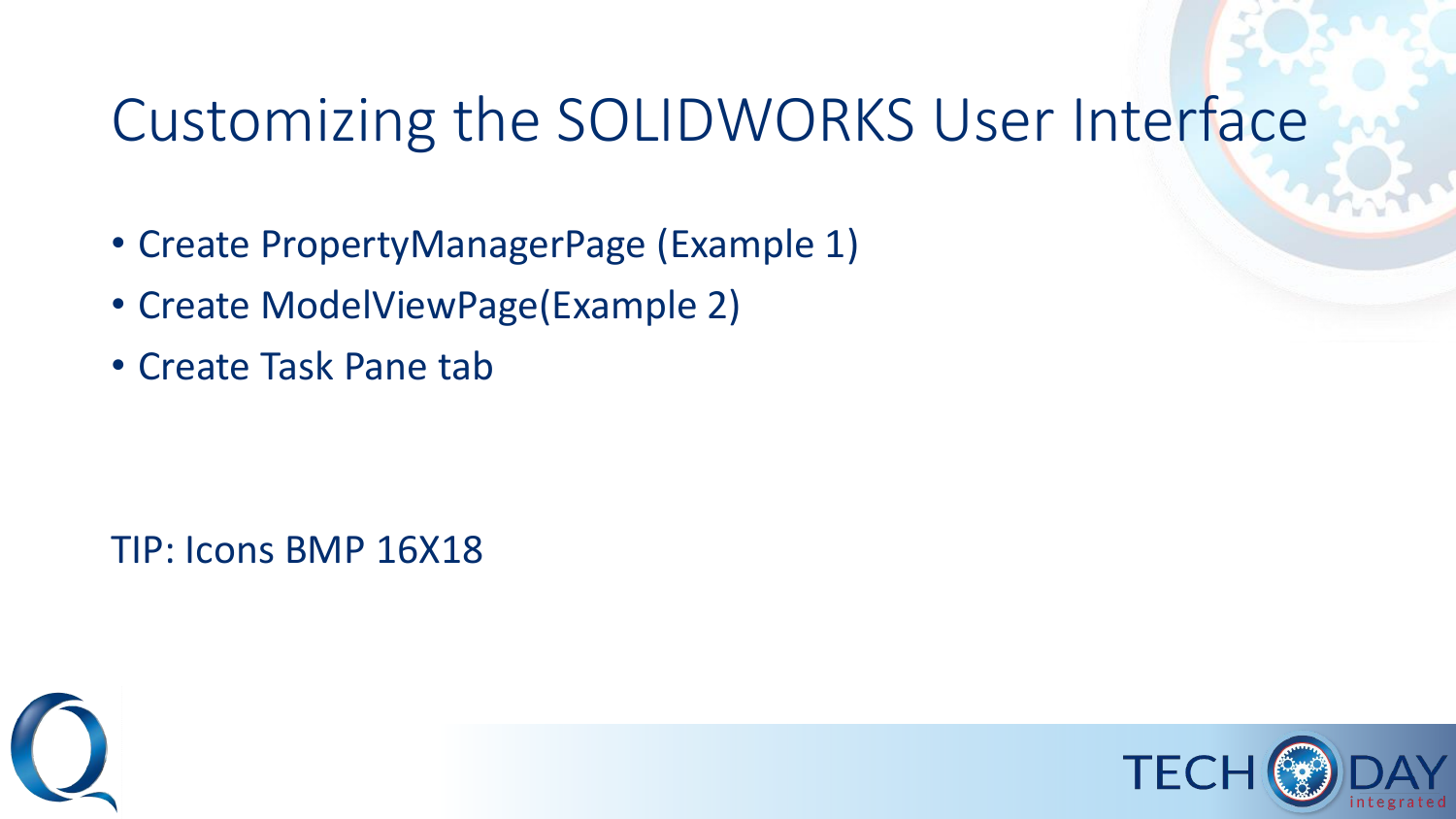## Custom Property Manipulation

- Form based Entry(Example 2.5)
- Link to text files/ external databases
- Automating part number migration(Example 3)





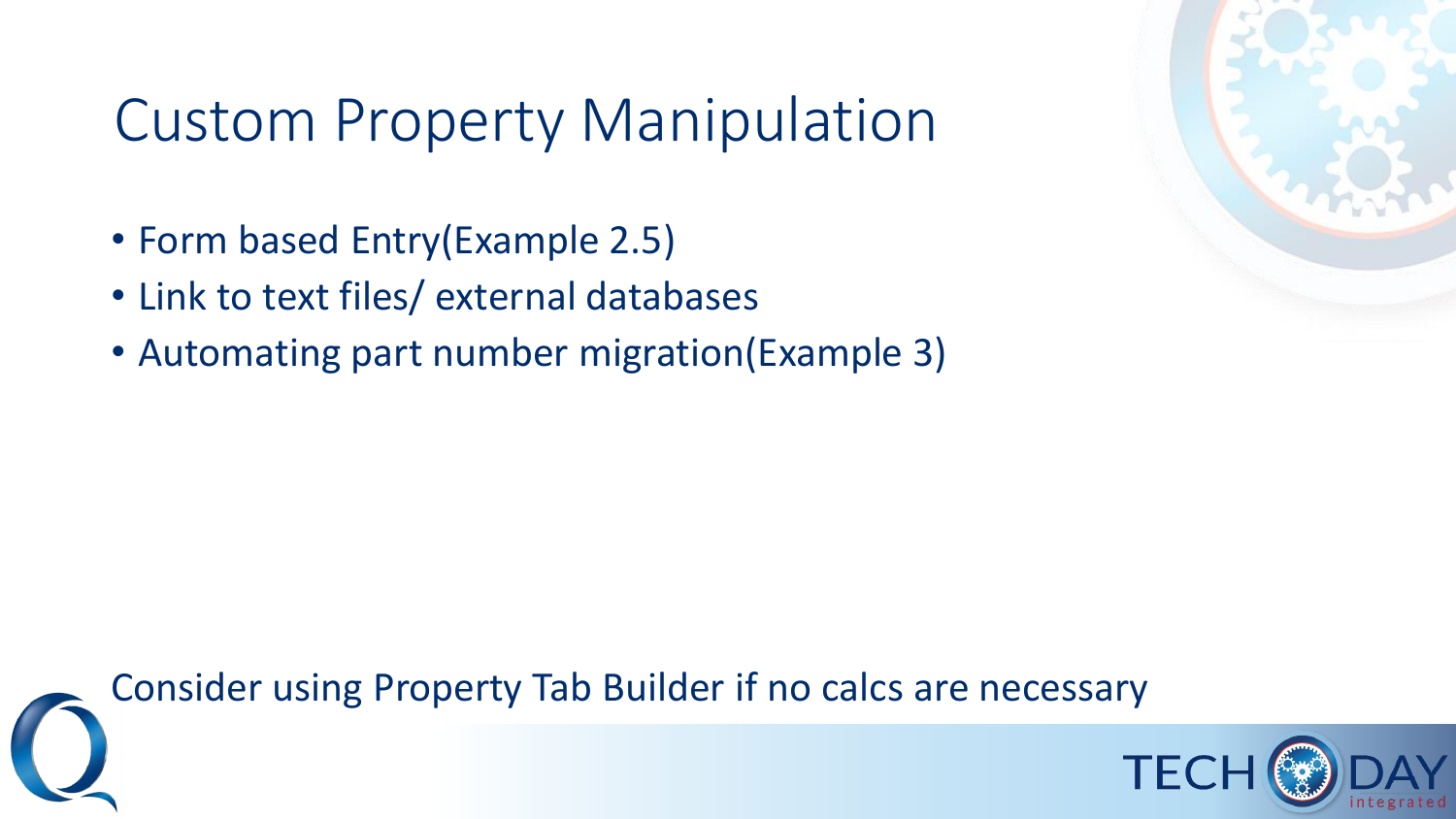## System Settings

- Capture settings from users before they riot!
- Set settings how you need them for your application.
- Change them back if the users are nice to you.
- This helps with consistency(Example 4)
- File Conversion streamlining



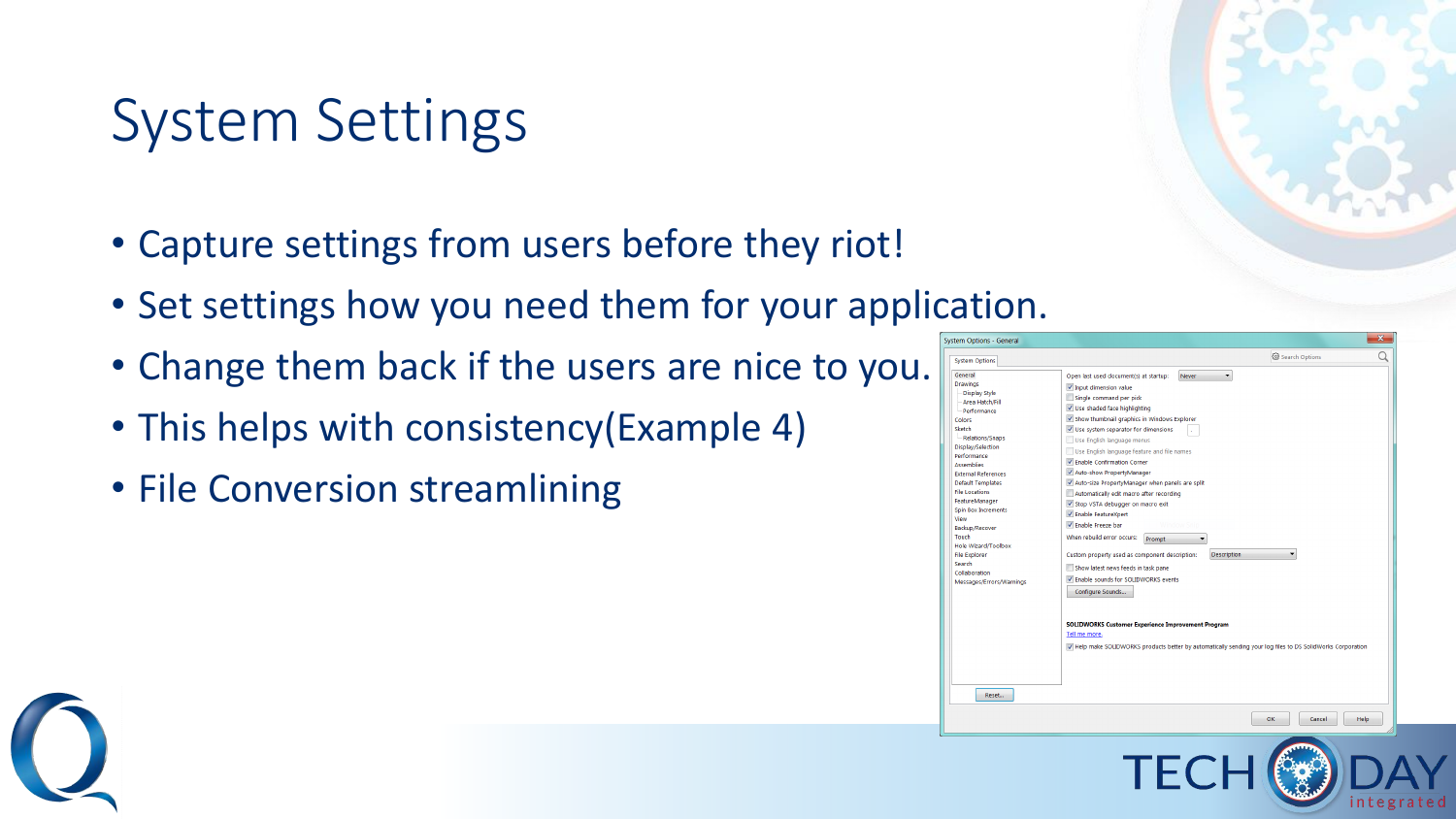# Changing Document Settings

- Force Everyone to use ANSI standard (example 5)
- Only particular options





#### Consider using Design Checker!!!

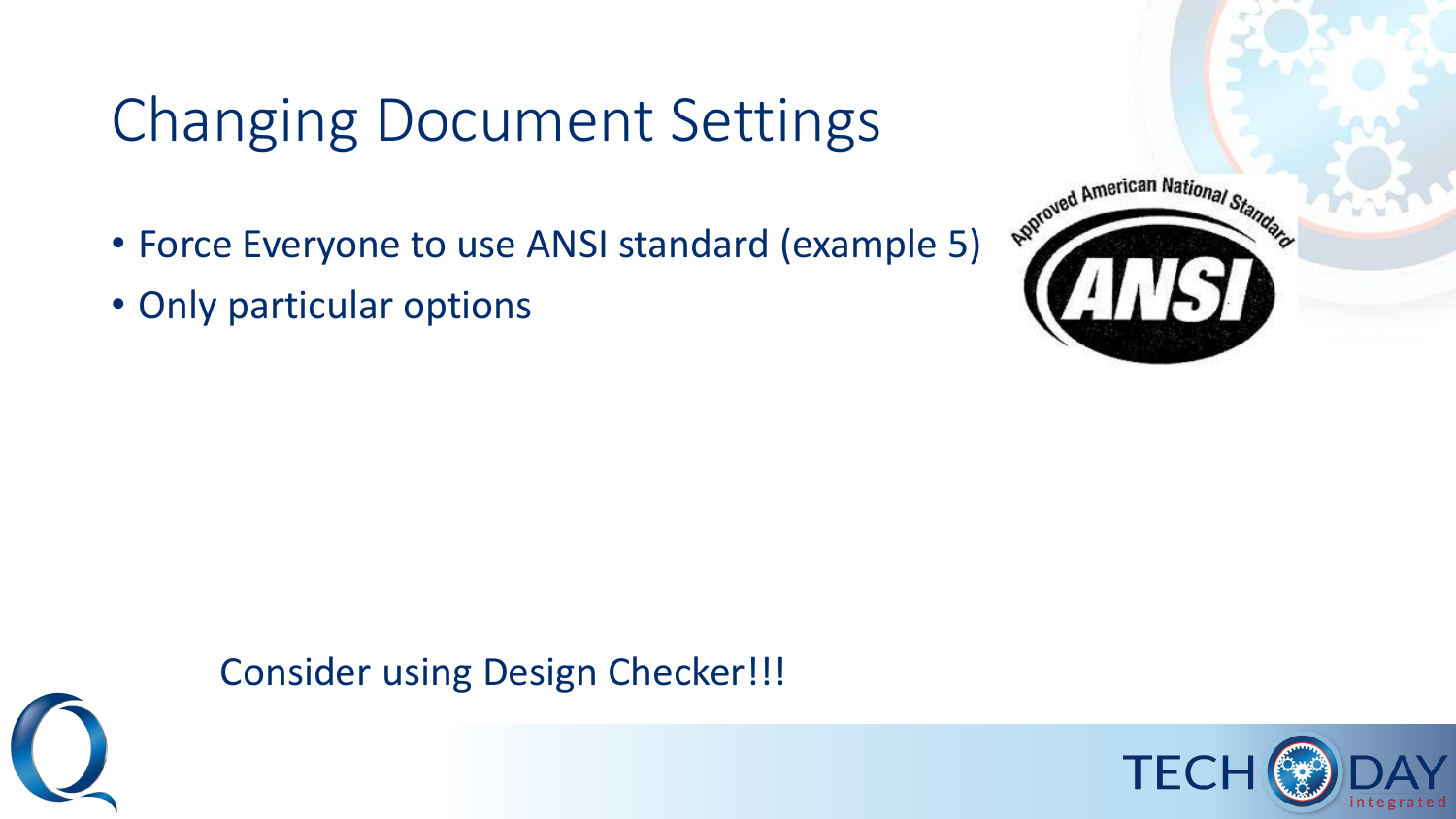## Creating Macros

- Use Macro Recorder
- Keep library of your macros
- Modify using Microsoft Visual Basic for Applications 2012 preinstalled with every SOLIDWORKS install
- Add additional controls





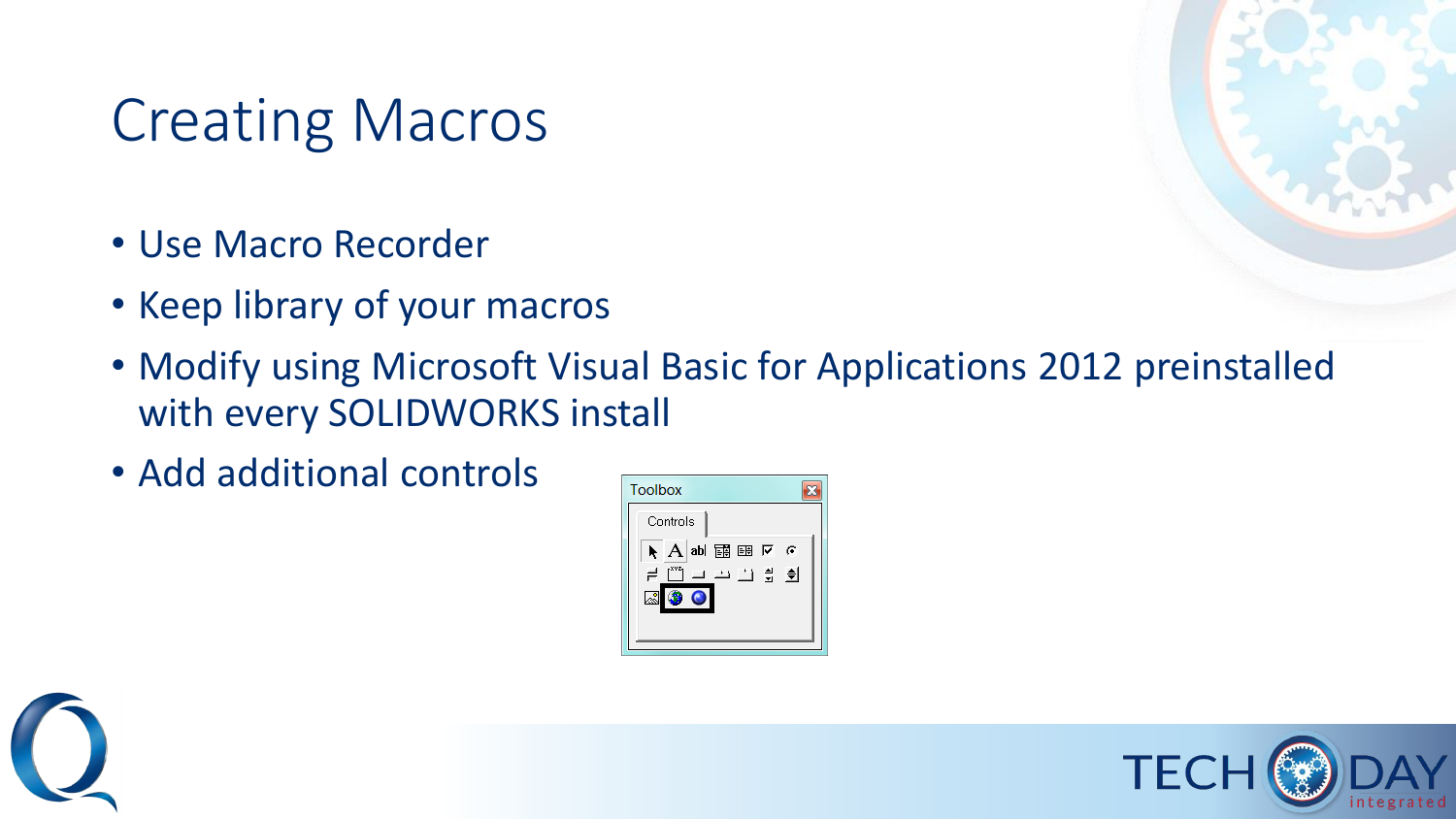#### Fun Macro Bonus Trick

• Modify SOLIDWORKS Shortcut to launch Macro on startup!

"C:\Program Files\SolidWorks Corp\SOLIDWORKS\SLDWORKS.exe" -m "C:\Tech Day 2016\Templates\mystartup.swp"

| <b>Details</b>                     | <b>Previous Versions</b>                                              | <b>Offline Files</b> |
|------------------------------------|-----------------------------------------------------------------------|----------------------|
| General                            | Shortcut                                                              | Compatibility        |
|                                    | <b>Custom Start</b>                                                   |                      |
| Target type:                       | Application                                                           |                      |
| Target location: SolidWorks (2)    |                                                                       |                      |
| Target:                            | /orks (2)\SLDWORKS.exe" -m "C:\startup.swp"                           |                      |
| Start in:<br>Shortcut key:<br>Run: | "C:\Program Files\SolidWorks Corp\SolidWorks<br>None<br>Normal window |                      |
| Comment:                           |                                                                       |                      |
| <b>Open File Location</b>          | Change Icon                                                           | Advanced             |
|                                    |                                                                       |                      |
|                                    |                                                                       |                      |
|                                    |                                                                       |                      |
|                                    |                                                                       |                      |

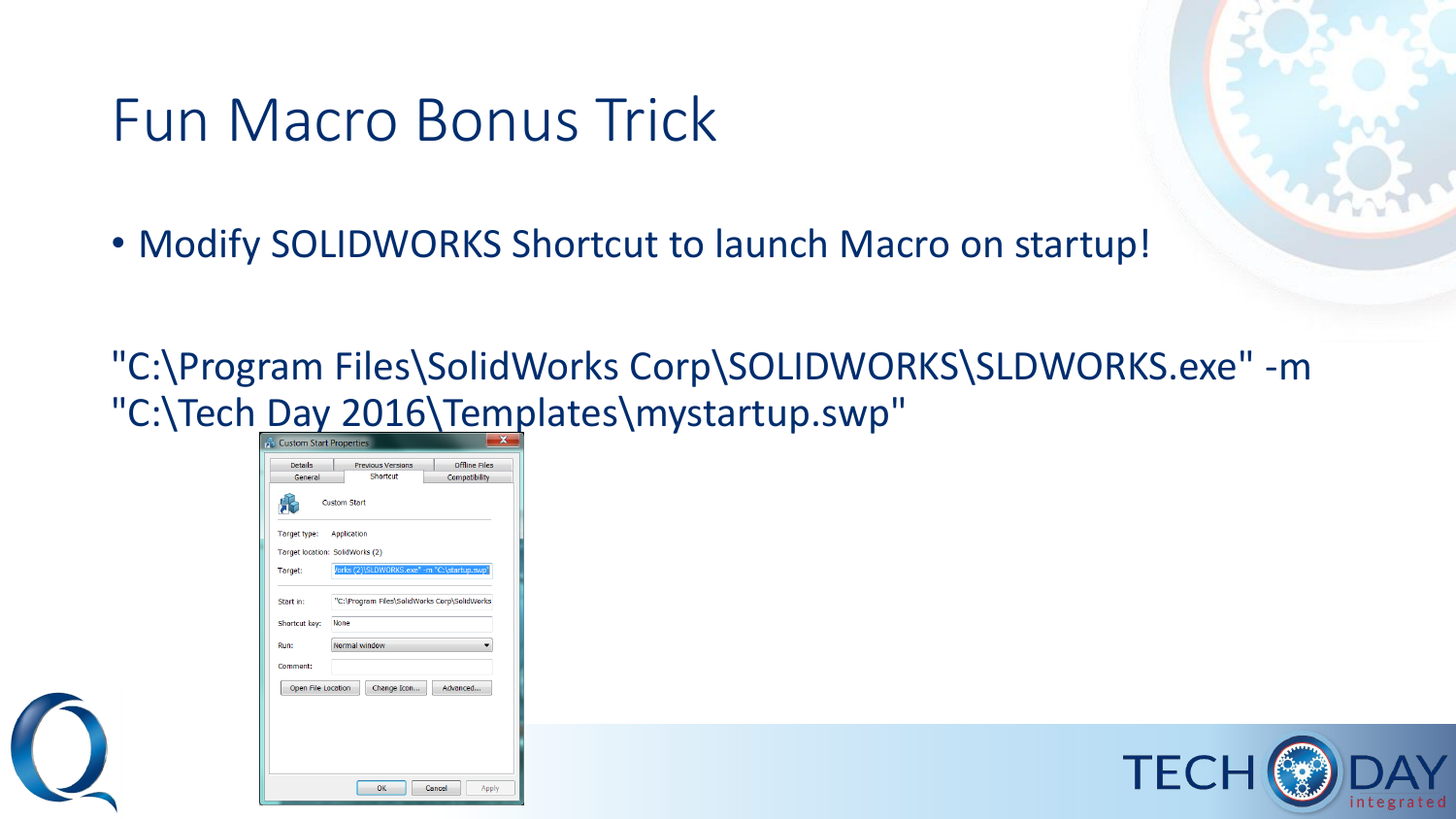## Creating Add-ins

- Why? Because we're professional!
- Need to have Microsoft Visual Studio Professional 2010 and up
- Install SOLIDWORKS API/Extract it using 7zip and put in the correct place.
- Lets make one really quick!
- Remember .NET 4.0+



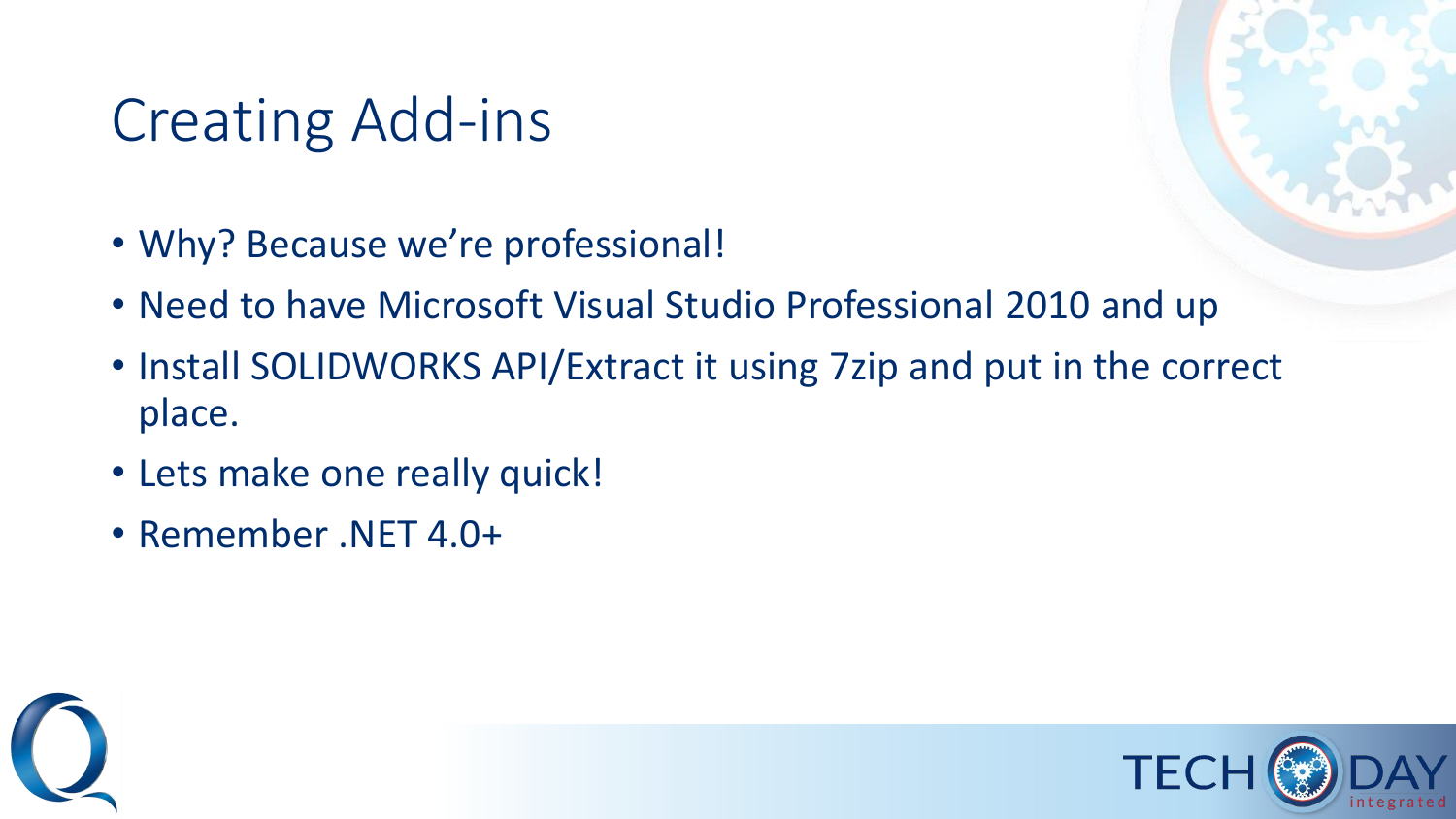### Creating Templates

- develop a good layout
- cleanup your add-in
- Use visual studio to create your own starting points